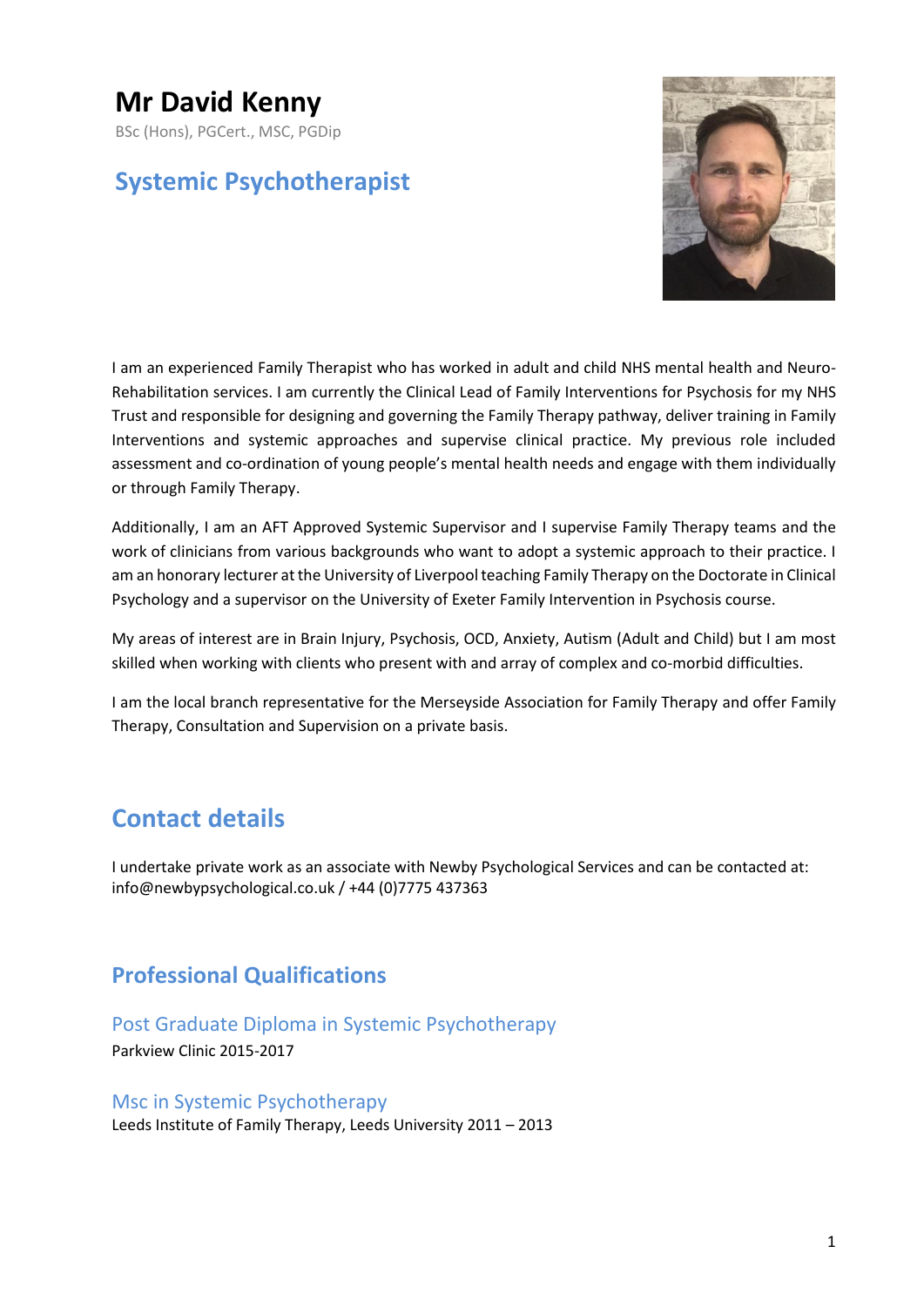Post Graduate Certificate in Systemic Practice Leeds Institute of Family Therapy, Leeds University 2008-2010

## BSC Hons in Psychology

Sheffield Hallam University 1999-2002

# **Membership of Professional Bodies**

- Association of Family Therapy
- United Kingdom Council of Psychotherapy
- The British Psychological Society. Department of Clinical Psychology: Psychosis and Complex Mental Health Faculty.
- Branch Representative of the Merseyside Association for Family Therapy
- On the AFT Approved List of Systemic Supervisors

# **Experience**

# **Family Therapist 2018 to date**

#### **Newby Psychological Services**

I offer a high standard of Family Therapy and intervention for people and families who have been affected by a traumatic or acquired brain injury. I carry a specialised caseload of clients some of whom present with complex relationships that require exploration and intervention to support neurorehabilitation care plans. I have experience of working with people across the life span including parents of children with life changing brain injuries and couples adjusting to personality and relationship changes because of a brain injury. I also provide clinical supervision to clinicians from various professional backgrounds who are using a systemic approach to their work with individuals, their families, and professional networks.

### **Senior Family Therapist and**

### **Clinical Lead of Family interventions January 2018 to date**

#### **NHS Mersey Care Foundation Trust**

This is a new role within the team and recognises the need to deliver evidence-based family support to service users who experience first episode psychosis. My role requires me to design and develop a Family Therapy referral and treatment pathway that complements the pre-existing model of care for our service users. I govern all family work in the service and supervise the Family Therapy Clinic and lead on recruitment of Family Therapists and systemic practitioners. I work directly with people who have a wide range of complex physical and mental health needs including addiction, personality disorder, psychosis,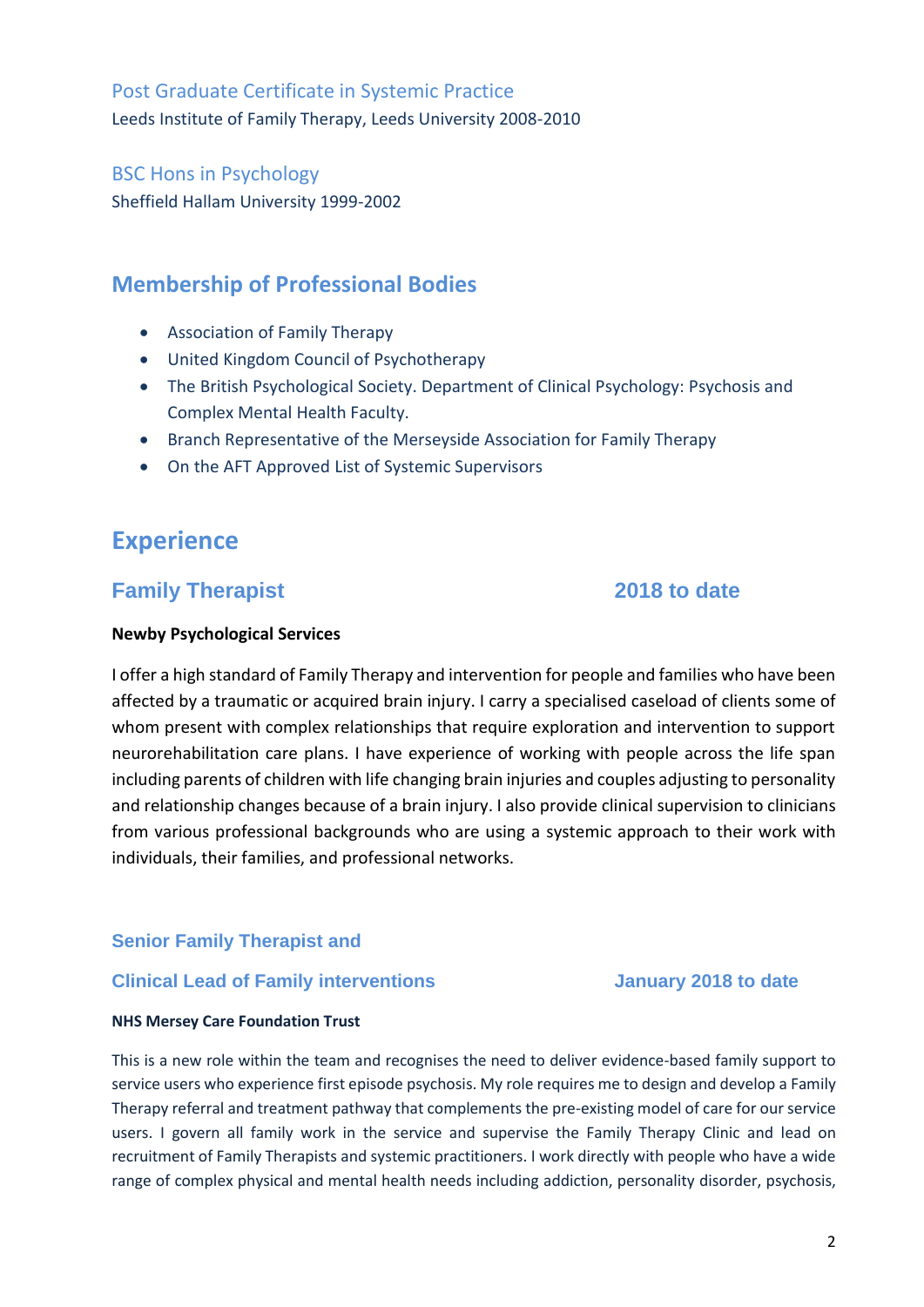OCD, and other complex and yet-to-be-understood presentations. I also offer Supervision and Consultation to staff across the Trust. I have also designed a five day training course on Family Interventions in Psychosis and a two-day training course in working with families in Community Mental Health Services.

## **Honorary Supervisor 2022 onwards**

I work on a sessional basis for the University of Exeter supervising trainees undertaking the AFT accredited Foundational course in Family Therapy and Family Interventions in Psychosis course.

## **Honorary Lecturer 2015 to Present**

## **University of Liverpool**

I am an Honorary Lecturer at the University of Liverpool and teach Family Therapy and Systemic Approaches to Psychosis on the Doctorate in Clinical Psychology.

## **Senior Mental Health Practitioner January 2014-2018**

### **Alder Hey Children's Hospital**

I was employed as Senior Mental Health Practitioner by Alder Hey Children's Hospital and responsible for assessing and formulating care plans for young people. I worked with lots of young people who experienced a range of mental health difficulties such as anxiety, OCD, low mood and gender dysphoria, all often complicated by social and communication difficulties. While in this role, I developed the Family Therapy service across Sefton that included supervising two Family Therapy Teams as well as several individual practitioners. I also led on Looked After Children Consultations with the Local Authority.

# **Mental Health Worker 2007 – 2014**

## **Cheshire and Wirral Mental Health Trust**

I was employed as a Mental Health Worker in a Tier 4 Child and Adolescent Mental Health Team. This was an innovative service that worked with the regions most challenging CAMHS cases. My role was to apply evidence based Psychological approaches to young people who experienced crippling and debilitating co-morbid mental health needs such as anxiety, low mood and self harm. I was required to work extensively and intensively with the young people and their families in implementing care plans.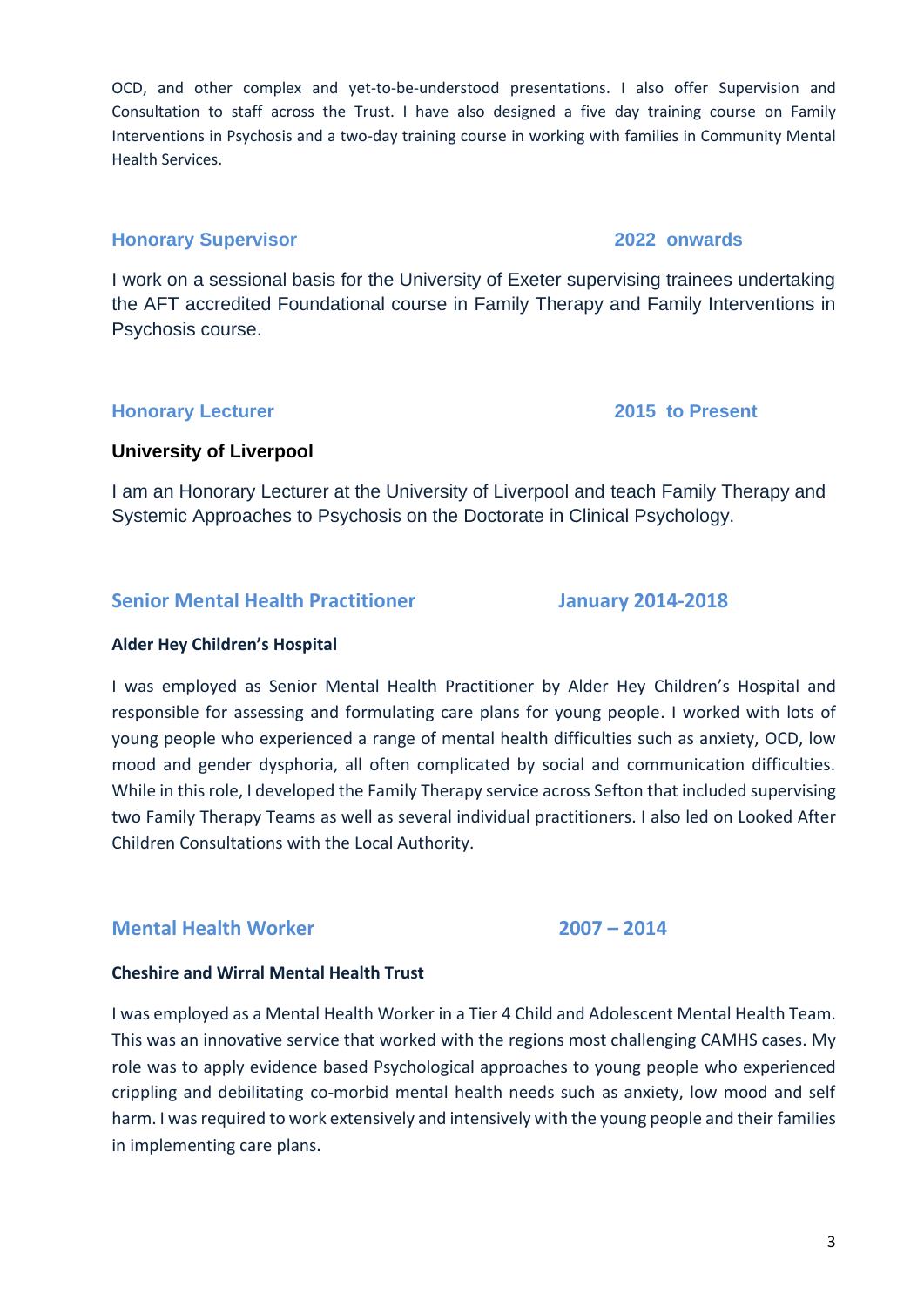### **Alder Hey Children's Hospital**

This role required me to work with children in care who had experienced multiple placement breakdown and subsequent moves. The service was a Multi-Systemic Therapy service meaning the young people received a professional foster care placement with 24/7 wraparound community based support. I worked alongside multiple professionals in a way that encouraged seamless co-ordination of the young peoples care in a very challenging and complex care setting. My role was to deliver various aspects of the young persons treatment plan in order to give their foster carer placements the best chance of success. This included individual work with the young person and support for the foster and biological family in finding coherence and collaboration in their approach to the young persons care. .

# **Relevant CPD**

- Developing Culturally Sensitive Practices To Engage Marginalised Groups. Hendrix Hammond. Institute of Family Therapy . April 2021
- AFT Annual Conference September 2021
- 5 Day Group Analysis Network Supervision Course: Group Analysis North. 2020-2021
- Family Couple and relationship within Neuro-rehabilitation: Dr Giles Yeates, April 2020
- Singing from the same song sheet. Exploring the frictions between litigation, therapy, needs and financial considerations -Potter Rees Dolan 2020
- A Celebration of Salvador Minuchin. Association For Family Therapy. 2018
- Best Practice Guidelines in Family Intervention for Psychosis. The British Psychological Association. 2018
- Ongoing Bi-Monthly Supervision of Supervision (SOS)
- Ongoing Quarterly Supervision on using Domain Based Family Therapy
- Ongoing Monthly Supervision

# **Recent Publications**

Stevens, J. and Kenny, D. 2018, September Edition. Implementing Family Interventions Pathway in an Early Intervention in Psychosis Service. *Royal College of Psychiatry, Early Intervention in Psychosis Network Newsletter* https//www.rcpsych.ac.uk/pdf/eipnnewsletter-issue01.pdf. .